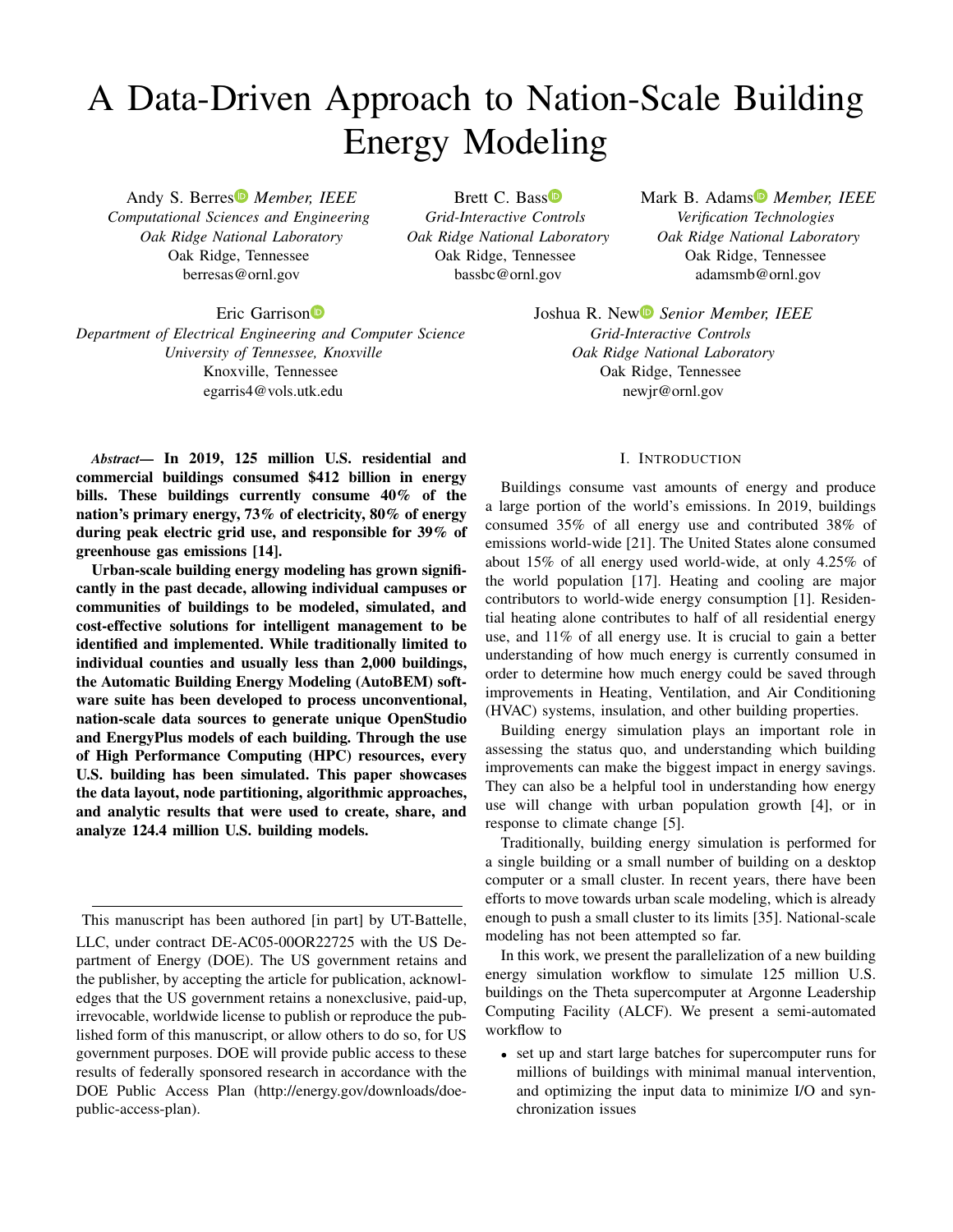- automatically analyze and check each run's outputs for missing buildings, and create the data required to resubmit them in an iterative process,
- postprocess and package up the results to publish data while minimizing storage needs.

## II. RELATED WORK

Building energy simulations have been an active topic of research for the past 50 years. Today's building energy simulation codes support a vast array of different parameters that can be configured, including building use type, building standards (which depend on location and year built), geometry, number of floors, type of HVAC system, window-to-wall ratio (relevant in heating loss), insulation, and many more [12]. By running different simulations, one can compare different options during new constructions and to retrofit buildings with more energy-efficient infrastructure. This can answer questions such as "Should I invest in a smart thermostat, a new water heater, or double-pane windows?" for an individual building (depending on the climate in a specific area, the answer to this question may vary), or inform decisions about energy efficiency technology investments for whole utility service areas [8] and cities [11]. It can also support policy-makers in decisions about introductions of new building codes [22] to pave the way towards a more energy-efficient future.

The severe impact of future weather and climate change on building energy and the electric grid has been studied based on the Intergovernmental Panel on Climate Change Assessment Report 6 [7], using an ensemble of climate simulations and empirical relationships between weather and energy consumption [34], using a combination of different downscaled climate models [6], and using LandCast [3], a population growth projection for the U.S. for 2030 and 2050 [27]. Similar works have been performed for the European Union [10] and other countries world-wide [33].

While fields like climatology and population dynamics have operated at national and even global scales for many years, building simulations have historically been challenging. Even recent works [20], [22], [32] focus primarily on on neighborhood to city scale modeling. To get to nation-scale modeling, the typical approach is to categorize the buildings into different building archetypes, simulate models of these building archetypes for all relevant climate zones, and simply multiply the results with the number of buildings for each archetype [35]. However, there are substantial changes between building geometries, materials, and codes between different areas, which are missed in this approach.

Building simulation codes such as [40] and [39], the codes used in this work, take much time and effort to set up. A typical program often has hundreds of input parameters that need tuning. Previous efforts have been made to "autotune" EnergyPlus models [36] to streamline their setup. Both building simulation codes we use in this work can be run in an "embarrassingly parallel" fashion (i.e. independent of each other), as models for different buildings are typically independent. However, the scale of the data processing for setup,

the output data, and the computational resources required to run the simulations at nation scale, have been prohibitive.

As our application has big data and big compute, these two aspects have to be balanced against each other [19], [38]. Fiore et al. [18] provide an overview of the challenges of the availability of compute time, and scaling under strict performance (e.g. processing time) and cost (e.g. storage). There has been work to enhance the functioning of HPC architectures [2] and scheduling [25] to improve I/O efficiency in big data HPC applications. Other approaches focus on the data transfer from HPC simulations to real-time analysis [26].

In this work, we address the challenge of big data and big compute by focusing our efforts on three main aspects: (1) We minimize I/O on the main lustre file system by running the main application entirely in node memory, and only synchronize data between the node and the lustre filesystem at the beginning and end of each node's compute. (2) We optimize data management with big compute in mind, by splitting the input data a priori and packaging it up by core and node to take advantage of the embarassingly parallelizable nature of the task. (3) Finally, we reduce overall storage use by limiting data extraction from compressed outputs (tarballs) by examining the list of contents where possible, or extracting just specific files we need.

#### III. METHODOLOGY

In this section, we will introduce all relevant steps along the large-scale Automatic Building Energy Modeling (AutoBEM) workflow. Figure 1 provides a high-level overview of the workflow, from inputs, through several iterations of compute, to outputs, and the various data extracts in between. We begin by describing a typical building simulation workflow and the modifications we have made to it to enable large-scale computing (Section III-A), and we discuss data preparations required (Section III-B). Then we discuss the different steps along the workflow: preprocessing steps (Section III-C), different job configuration parameters (Section III-D), an overview of the parallel workflow (Section III-E), handling missing data (Section III-F), and postprocessing steps (Section III-G).

#### *A. Typical Building Simulation Workflows*

Physical building energy modeling simulation engines such as EnergyPlus [39] take a set of thousands of building properties and combine them with weather data to calculate thermal loads, system responses to those loads, and energy use, along with several other related metrics. Building simulations for a small number of buildings can be done on a desktop computer. We expand an existing workflow [32], [37] which uses pre-generated EnergyPlus [13], [39] building models in Input Data File (IDF) format. If such IDF building models are available, this workflow scales well. However, the generation of such models for individualized buildings takes about as long as simulating the building models, rendering this workflow insufficient for nation-scale modeling.

We alleviate this issue by integrating OpenStudio [40] in our HPC workflow. OpenStudio is a tool which can generate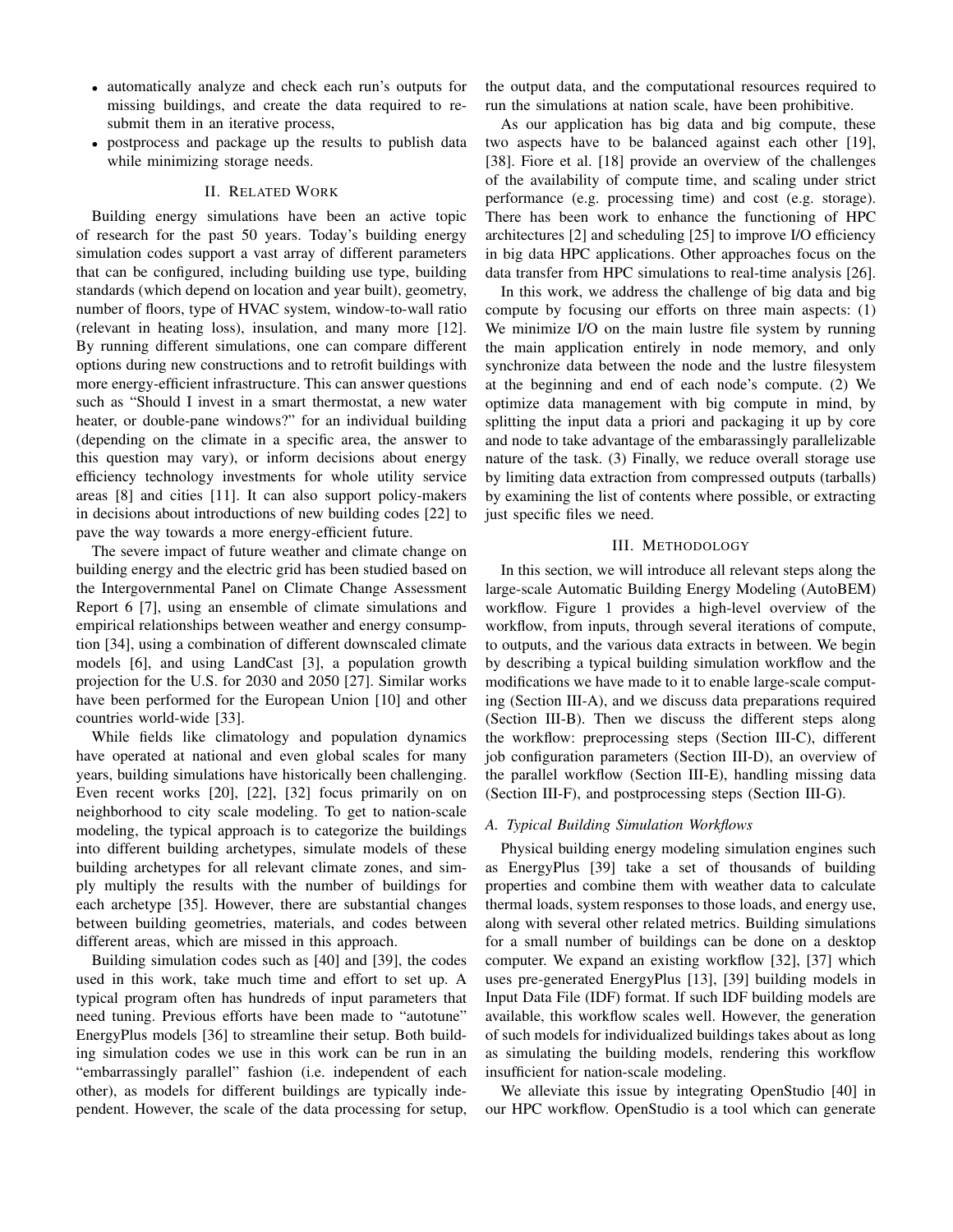

Fig. 1: High-level workflow for large-scale building simulation with AutoBEM: The bottom part of the workflow represents the overall workflow while the top portion provides more detail about the steps which run on compute nodes. The legend at the bottom contains the color-coding: all data is represented in blue, while compute steps are highlighted in different shades of yellow, depending on parallelism (darker colors indicating more parallel execution).

OpenStudio and EnergyPlus models from a set of building property inputs: Geometry, Centroid, Height, Number of Floors, Window-to-Wall, Building Type, Building Standard, and Climate Zone. Then, a building energy simulation is run for each of these models using EnergyPlus. With this integration, we are able to both generate and simulate the models on HPC resources.

## *B. Data Preparation*

The building simulation workflow with OpenStudio and EnergyPlus requires the inputs listed above. The OpenStudio workflow takes these inputs and creates an building energy model. Then, it calls EnergyPlus to simulate building energy use, outputting a year of hourly building energy data. Each model is simulated using the Typical Meteorological Year (TMY) weather file for the representative city associated with the climate zone for the building location based on ANSI/ASHRAE/IES Standard 90.1-2016 [9]. The outputs of this workflow include an OpenStudio model, an EnergyPlus model, building energy use data, as well as log files with data about the simulation.

In this work, our goal was to simulate 125.7 million buildings in the United States. To better manage this workload, we divided the buildings into the 9 U.S. census regions as well as California (Table I), which was separated due to the large number of buildings and outside interest.

When simulating a single building, modelers typically know all relevant properties for the building in question. However, at national scale, not all information is known, and we had to apply heuristics to generate suitable input data for some building properties like building type. For this work, we use building geometries from Microsoft's building footprint dataset [28] while building heights were provided by a data TABLE I: Region definitions: each region number corresponds to a census region which includes between one and nine states. The total number of buildings contained in a region varies between 5.1 million and 23.6 million.

| <b>Region</b>               | <b>States</b>                           | <b>#Buildings</b> |
|-----------------------------|-----------------------------------------|-------------------|
|                             | Connecticut, Maine, Massachusetts,      | 5,435,392         |
|                             | New Hampshire, Rhode<br>Island.         |                   |
|                             | Vermont                                 |                   |
| $\mathcal{D}_{\mathcal{L}}$ | New Jersey, New York, Pennsylvania      | 12,637,184        |
| $\overline{\mathcal{E}}$    | Illinois, Indiana, Michigan, Ohio, Wis- | 22.528.155        |
|                             | consin                                  |                   |
| 4                           | Iowa, Kansas, Minnesota, Missouri,      | 12,463,109        |
|                             | Nebraska, North Dakota, South Dakota    |                   |
| 5                           | Delaware, District of Columbia,         | 23,558,752        |
|                             | Florida, Georgia, Maryland, North       |                   |
|                             | Carolina, South Carolina, Virginia,     |                   |
|                             | West Virginia                           |                   |
| 6                           | Alabama, Kentucky, Mississippi, Ten-    | 9.977.403         |
|                             | nessee                                  |                   |
| 7                           | Arkansas, Louisiana, Oklahoma, Texas    | 15,480,692        |
| 8                           | Arizona, Colorado, Idaho, Montana,      | 7,551,785         |
|                             | Nevada, New Mexico, Utah, Wyoming       |                   |
| 9                           | Alaska, Hawaii, Oregon, Washington      | 5,149,591         |
| 10                          | California                              | 10.933.546        |

partner. The representative city EnergyPlus Weather (EPW) files come pre-loaded with OpenStudio.

The result of this data preparation step is one Comma-Separated Values (CSV) file per region, which contains building IDs, building type, building standard, height, number of floors, the building footprint geometry (embedded json), window-to-wall ratio, climate zone, and other parameters.

# *C. Preprocessing*

The preprocessing step takes the CSV for each region, produces suitable inputs for HPC jobs, and submits these jobs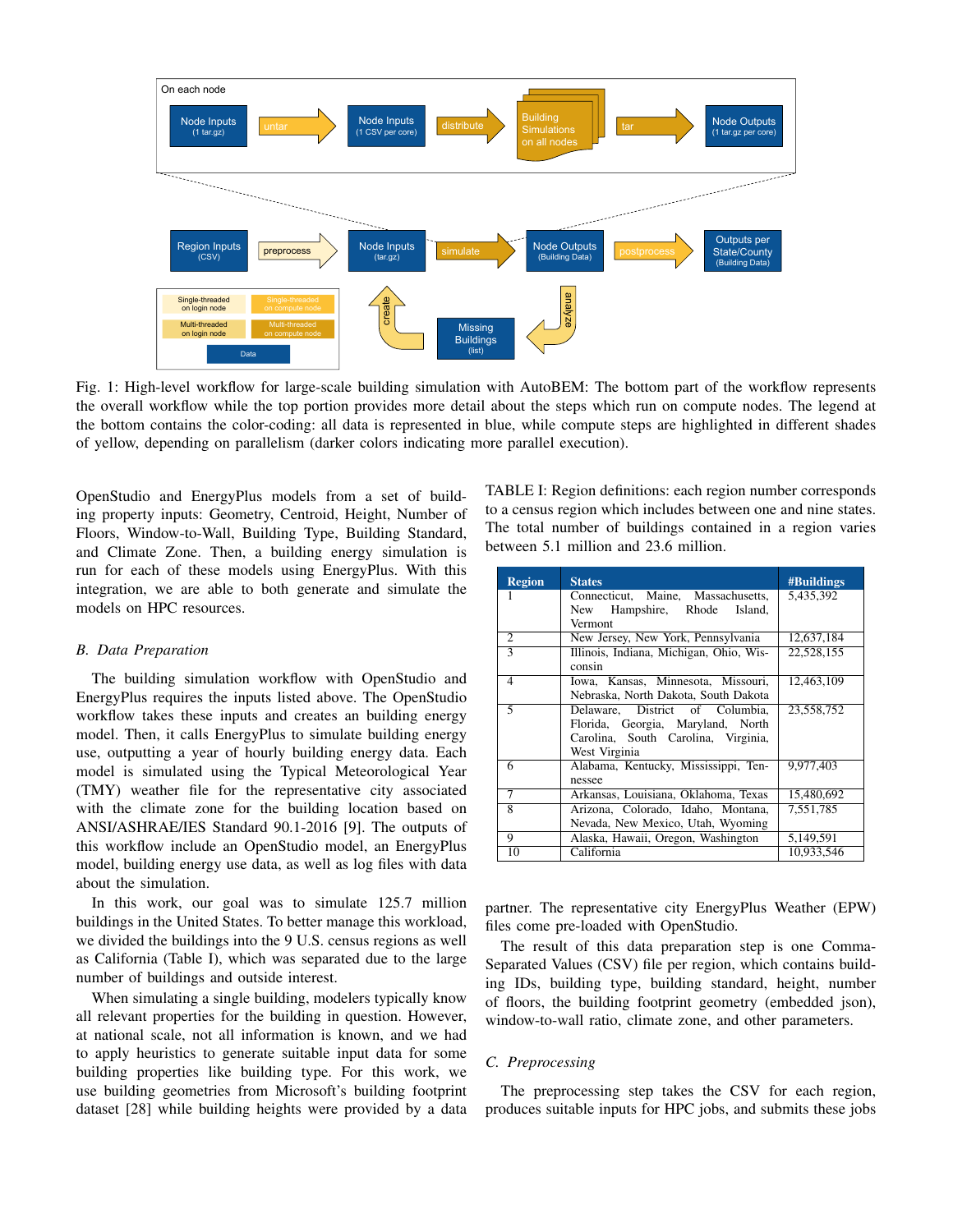to the queue. This step happens on a login node, which is a shared resource between many users.

First, we need to choose what maximum size we want the jobs to be. This depends on the number of buildings in each region, as well as the HPC configuration. Theta has 4,392 compute nodes. Each node has a 64-core, 1.3-GHz Intel Xeon Phi 7230 processor, so we can simulate up to 64 buildings in parallel on each node. Next, we have to decide how many buildings each core will simulate during a job. We let each core process a few buildings during a given job, and we call the number of buildings a core simulates during a job the number of *churns*.

We process each region as a separate batch of jobs in order to better keep track of which buildings have been processed, and which regions have more difficulties than others. For each batch, we choose a batch name. The last job is typically a bit smaller than the others, as we want to minimize the resources used, and keep the load between nodes evenly balanced. The output of this script is a batch script which calls the run generation code for each job in a region.

The run generation code takes the number of nodes and churns, a desired name for the list of jobs, and the CSV input (subset from the preparation script) for the region. During preprocessing, we first split up the region CSV file: each core gets a CSV file with enough buildings for the number of churns requested. These CSV files are compressed into one tarball for each node, which is saved to disk. In addition to chunking up the input into appropriate sizes for nodes, the preprocessing script also produces a job submission script for the job, which is automatically submitted to the queue.

# *D. Job Configuration*

Finding a good job configuration can be challenging. The three main considerations for our job configuration are:

- How much data needs to be processed? We have 125 million buildings to process. At 80% Theta usage, we can process  $3,514 \cdot 64 = 224,896$  buildings in parallel. If every building took 15 minutes to process, we would need about 139 hours of time on 80% of all nodes.
- How long will our jobs wait in the queue? This depends on the job size (number of nodes) and its requested walltime (duration of the reservation). For a job with more nodes, more jobs will have to finish running before there is enough space to run a large job. The requested walltime also has an impact (longer walltime generally results in a longer wait).
- How can we best use the available resources? We want the majority of cores to be busy during the entire run, as idle cores are wasted resources. However, the processing time can vary dramatically between buildings. We have to balance the number of completed buildings against keeping all cores busy.

Prior to our production runs, we experimented with different job configurations to heuristically determine suitable job parameters.

*1) Number of Nodes:* The theoretical maximum job size would use 4,392 nodes. However, sometimes a few nodes are off-line, or a certain percentage of nodes is reserved for a specific project and not available. The theoretical minimum job size is 128 nodes as this is the minimum requirement for production runs, as the reasoning is that any job smaller than this does not require a supercomputer as it could run on a small cluster. Through experiments, we determined that jobs that used 20-25% of Theta's nodes had queue times of 4-5 days, whereas jobs that used 80% of Theta's nodes had queue times of 6-7 days. In addition, there is a limit on the number of jobs a single user can have in the queue, so it was in our best interest to minimize the number of jobs to submit. At a goal of 125 million buildings to process, 80% was an easy choice. For our project, the maximum number of nodes used is 3,514 nodes, or 80% of all available nodes on Theta. This size is used for 59% of our jobs for this project. 73% of our jobs used at least half of the available nodes. If the last job becomes too small (under the minimum number of nodes), we reduce the size of the other jobs of the batch to get a valid size for all jobs. For example, if a region has enough buildings to run on 3,600 nodes, we could split them into two jobs of 1,800 nodes to avoid having one job that is too small to run as a production job.

*2) Number of Churns:* We ran some initial experiments on a small subset of the data to determine the expected processing time per building. We found that that on average, it takes about 15 minutes to generate a model and simulate building energy for it, using our OpenStudio/EnergyPlus setup. This means we can process about four buildings per hour on each core. At the determined job size of 3,514 nodes, we expect to process  $3,514 \cdot 64 \cdot 4 = 899,584$  buildings per hour.

*3) Walltime:* Based on initial experiments with walltime, we determined that increases in walltime were theoretically worth the additional wait, with 120 hours for a 2-hour job and 196 minutes for a 10-hour job. However, depending on the distribution of the buildings, this may result in many cores running idle while waiting for a few cores to finish the complex buildings they are processing. This would waste a lot of valuable compute time. To minimize this risk, we decided to use a walltime of 2 hours. This means that the number of buildings we expect to process almost 1.8 million buildings per full-size job with  $2 \cdot 4 = 8$  churns.

# *E. Parallel Execution Workflow*

The parallel execution workflow begins as soon as a job from the queue starts executing on the compute node. A visual representation of this part of the workflow is shown at the top of Figure 1. During initialization, the building simulation code and input data are copied from lustre and untarred in the on-node memory. This initialization step is carried out in single-thread mode on the compute node as we only have two inputs.

Then, we spread out the work between all cores on the node. Each core receives a CSV file containing building data for a *#churns* buildings. Then, we start the OpenStudio/EnergyPlus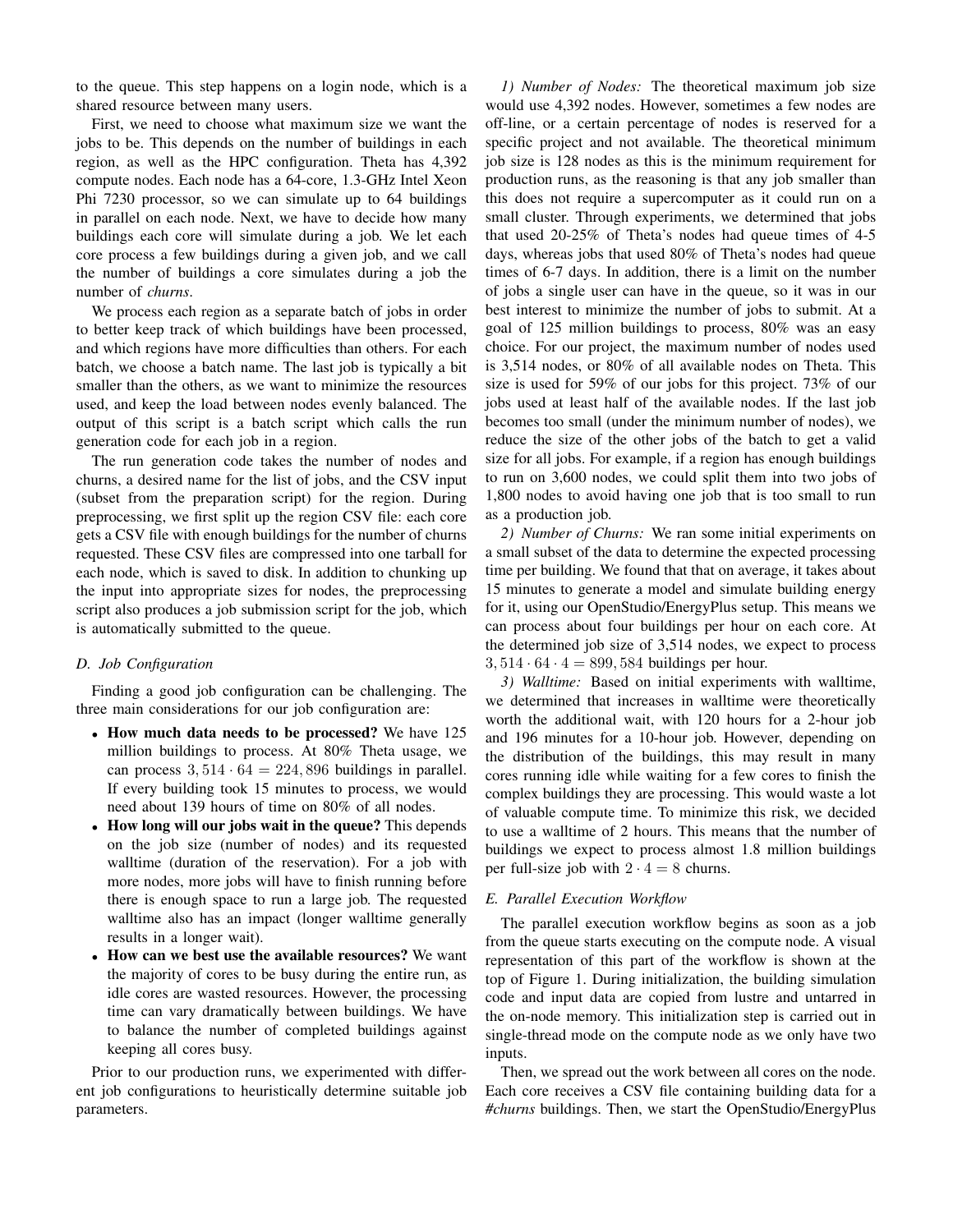simulation workflow, which simulates each of the buildings and writes the building models, energy use, and any error logs to the local memory.

When the job's walltime is nearing its limit, the outputs of each core are compressed into one tarball per core, and written back out onto the lustre file system.

### *F. Handling Incomplete Jobs*

Ideally, each job can finish processing all buildings it was assigned. However, this is not always the case as building processing times can vary. There are many parameters that influence processing times, such as building size, number of floors, or HVAC can play a substantial role in the time it takes to set up a model or simulate it. Certain building types inherently take longer to simulate based on complexity while other individual models that are much larger or have complex geometries may take a long time to converge. There have been extensive works on fault management [24] and checkpointing [23], [41], and redundancy [16], as well as their tradeoffs [15]. We take a redundancy-based approach: we provide jobs with enough resources to complete the majority of their buildings, but not so much that too many cores or nodes run idle while a few are still busy.

In order to strike this balance of processed buildings and computational resources (compute time on Theta), we devised the following submission strategy, which is illustrated in Figure 2. At a high level, we begin with 8 churns, and then cut the number of churns in half every time we have to resubmit a building which did not complete processing in the previous step, which is shown in the top row. If there are not enough buildings left for a full job (80% of all nodes) at the current number of churns, the missing buildings are added to a "remainder" pool of buildings from miscellaneous regions, to enable more efficient processing, and minimize the number of jobs in the queue. The white diamonds indicate a check to determine whether the buildings are resubmitted as individual jobs or as part of the pool, based on the number of missing buildings from each set of runs. If there are not sufficient buildings to fill a production run for the next iteration of job settings, the missing buildings are added to the remainder pool. The process of reducing churns with each iteration remains the same for the remainder pool, but unlike the pools for each region, the remainder pool does not always shrink in size with each iteration because it receives additional building inputs whenever one of the region is sufficiently complete.

Based on initial testing, we determined that most buildings can be processed within 15 minutes, including model generation and building energy simulation. Therefore we began by submitting an inital set of runs with 2 hours of walltime and 8 churns per core, i.e. 8 buildings assigned to each core. We submitted 92 jobs of varying node count, using 8 churns. 88.4% of all submitted buildings were processed successfully during 8-churn runs.

The buildings which did not complete were collected and resubmitted in a 1<sup>st</sup> Rerun using the same walltime, but only 4 churns per core, which gives each building half an hour to complete. We submitted 21 jobs using 4 churns, and we were surprised to find that only 34.3% of the buildings were processed successfully during these runs.

In the 2<sup>nd</sup> *Rerun* iteration, we again cut the number of churns in half, and submitted 11 jobs with only 2 churns. These jobs fared much better than the previous iteration, with 86.2% successfully processed buildings.

The 3<sup>rd</sup> *Rerun* uses a single churn. We submitted four jobs: one job for Region 1 with about 225k buildings which had a completion rate of 92.1%, and three jobs for Region 6 which totaled about 486k buildings and which had a completion rate of only 20.1%. The missing buildings from these were transferred to a dataset for further exploration why they were so time-consuming to simulate.

## *G. Postprocessing and Analysis*

The output data from this process is quite large. The project presently fills over 80TB of data on Theta's lustre filesystem. We employed a multi-step process for postprocessing and analysis which avoids extracting data unless it is absolutely necessary.

The first important step after a job had completed was to determine the number of completed buildings, and identify missing buildings. To quickly and efficiently fulfil this task, we used the tarfile python library to examine the contents of each node's tarball outputs without having to untar all of its contents. This was performed in parallel using python's multiprocessing library.

- If a building is complete, the outputs include an IDF model named [buildingID].idf.
- If a building was not processed completely or was never simulated, this model is missing from the node outputs, or there may be no outputs at all.

We kept track of completed and missing buildings using lists, and once the processing was complete, we filtered the input data submitted for the run to just the rows for missing buildings and wrote out the file to be used for the next iteration of runs.

Once we collected the missing buildings for all jobs in a given region, we merged the files into one CSV, which was then handed back to the preprocessing step (Section III-C) for the next iteration of runs (Section III-F).

Next, we wanted to know how different parts of the code performed, such as the chunking and tarballing during preprocessing. The processing times for these two steps, as well as various steps of processing on compute nodes (such as individual building processing times), can be found in log files. The postprocessing step includes a sweep through all relevant logs to extract these data for analysis and future use.

Finally, as this level of processing is not widely available, we want to share the building models with the wider building simulation community. Most users are interested in a specific area, e.g. a single county. To facilitate easier access, we processed the building outputs to separate them by data type (e.g. IDF EnergyPlus building model, or OpenStudio Model (OSM)) and county. Each successfully processed building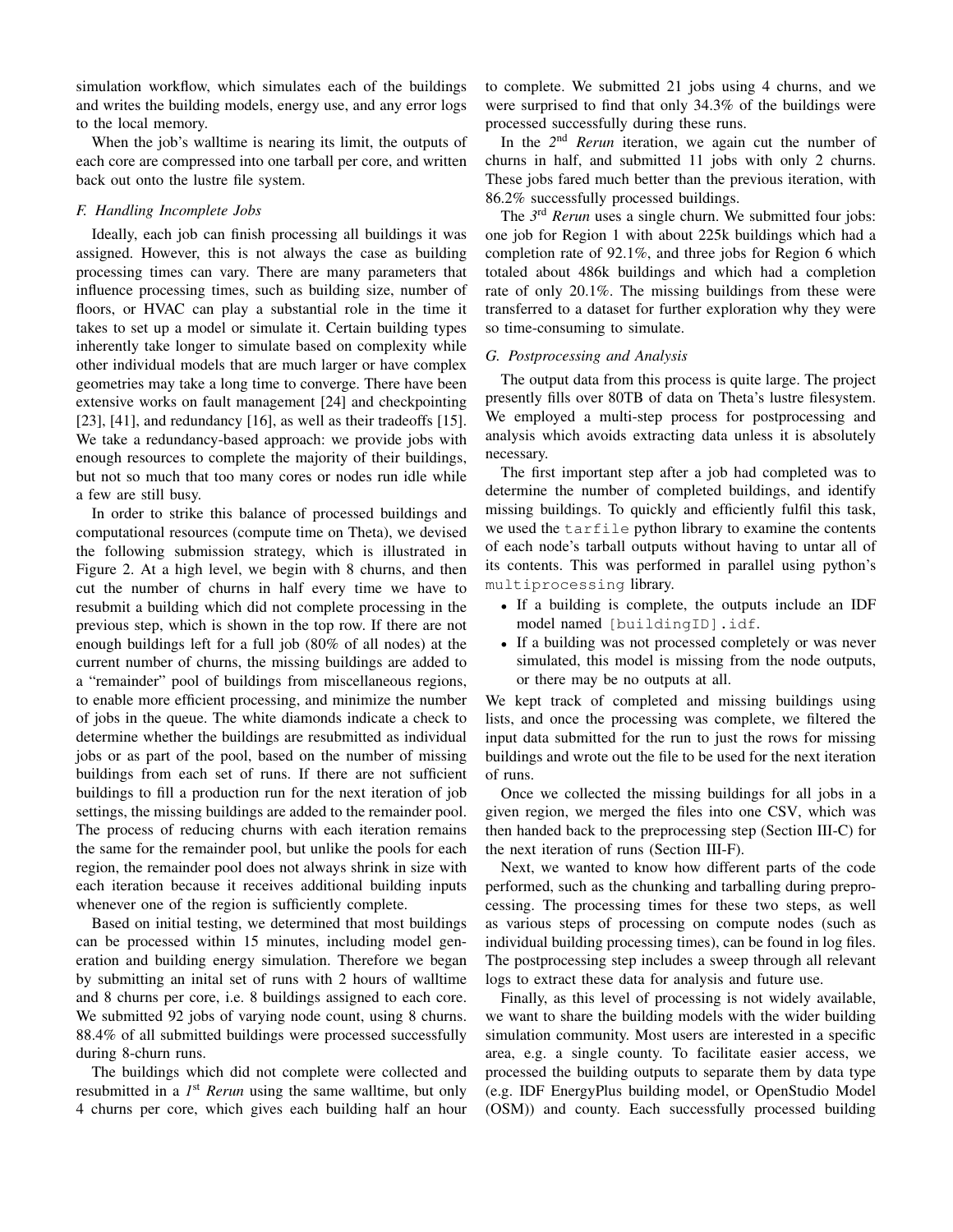

Fig. 2: Overview of our strategy to handle incomplete jobs: with each iteration, we cut the number of churns in half. While there are enough buildings for individual runs per region, we follow the top row, otherwise buildings are added to a remainder pool and follow the bottom row from that iteration onwards. In both rows, the color indicates the time provided per building, growing darker with each iteration of jobs.

results in five files (with much higher numbers of files for incomplete buildings, as there are temporary files during simulation). Simultaneously untarring all results would result in at least 628.6 million files on disk, which could result in adverse effects on the file system.

Instead, only OSM and IDF files were untarred. State level aggregation allowed for models to be selected for a given region within a state easily as data requests were processed. This also allowed for the models to be zipped by county, allowing for easier access to the data for the general public.

The 122.9 million buildings (97.8%) of buildings have already been published as part of the Model America dataset [29]. Smaller extracts are available for Los Angeles (with detailed climate inputs from the WRF climate simulation) [31] and Clark County (Las Vegas) [30].

#### IV. RESULTS

Using the methodology described in the previous section, we processed 124.5 million of the 125.7 million buildings, or 98.9% of all U.S. buildings.

For testing purposes, a total of 2.3 million buildings from region 2 were submitted with 2 churns rather than 8 churns on their initial run, and had a success rate of 86.9%, which is a little higher than the success rate of 8-churn runs for the same region (75.2%), but not as good as the very successful regions. These 2.3 million buildings were included in the Initial category for comparisons by iteration, and the 2 churns category for comparisons by churn count.

Table II lists the number of buildings available (Total), and how many buildings were successfully processed during each iteration of runs (Initial, Rerun1, Rerun2, Rerun3). Regions for which the Rerun columns are empty had such high success rates, that there were not enough buildings left to justify a rerun for the region. These missing buildings were added to the remainder pool (R). The first iteration of remainder reruns included about 742k buildings from regions 3, 5, and 7-10.

Figure 3 provides a visual view of these numbers and how they relate to other factors, such as number of jobs TABLE II: Each row gives the number of buildings available, and how many of them were processed during each iteration. The bottom two rows provide the sum across all regions for each iteration, as well as the percentage of buildings completed during each iteration.

| #                        | <b>Buildings</b> | <b>Initial</b> | Rerun1    | Rerun2    | Rerun <sub>3</sub> |
|--------------------------|------------------|----------------|-----------|-----------|--------------------|
| 1                        | 5,435,392        | 4,362,202      | 518,576   | 291,327   | 207,103            |
| 2                        | 12.637.184       | 9.019.214      | 1.358.741 | 1.821.282 |                    |
| 3                        | 22.528.155       | 22,467,370     |           |           |                    |
| $\overline{4}$           | 12.463.109       | 10,748,054     | 791.385   | 820,444   |                    |
| 5                        | 23.558.752       | 23,207,301     |           |           |                    |
| 6                        | 9.977.403        | 4.517.672      | 1.442.752 | 3.046.398 | 97,638             |
| 7                        | 15.480,692       | 15.452.216     |           |           |                    |
| 8                        | 7.551.785        | 7.531.113      |           |           |                    |
| 9                        | 5.149.591        | 5.051.863      |           |           |                    |
| 10                       | 10.933.546       | 10.781.507     |           |           |                    |
| R                        |                  |                | 742,174   |           |                    |
| Σ                        | 125,716,992      | 113,138,512    | 4,853,628 | 5,979,451 | 305,741            |
| $\overline{\mathcal{C}}$ |                  | 89.99%         | 3.86%     | 4.76%     | 0.16%              |

and number of churns. Figure 3a shows that 90% of all buildings completed during the initial iteration of runs. There are more Rerun1 jobs than Rerun2 jobs, but Rerun2 yielded better results. The results for **Rerun3** has the worst overall performance. Rerun1 performs very badly with a median of about 40, whereas Rerun2 performs well with almost all jobs having 80-100% success rates. Finally, Figure 3b gives more insight into the regional differences. The 90% of successful building completion are not evenly distributed: where Regions, 3, 5, 7, 8 and 10 have extremely consistent and high success rates of over 98%, other regions are much more spread out in performance. Regions 4 and 9 have a much higher variation, but high completion rates as seen from their dark blue coloring (based on overall completion, which includes several reruns for both regions). Region 6 has the worst overall performance, with a current completion rate of 91.25%. This region also had the single worst run of all, with only 1% success rate.

The big differences in success between different regions can likely be explained by differences in the number of computationally complex buildings. Further investigation into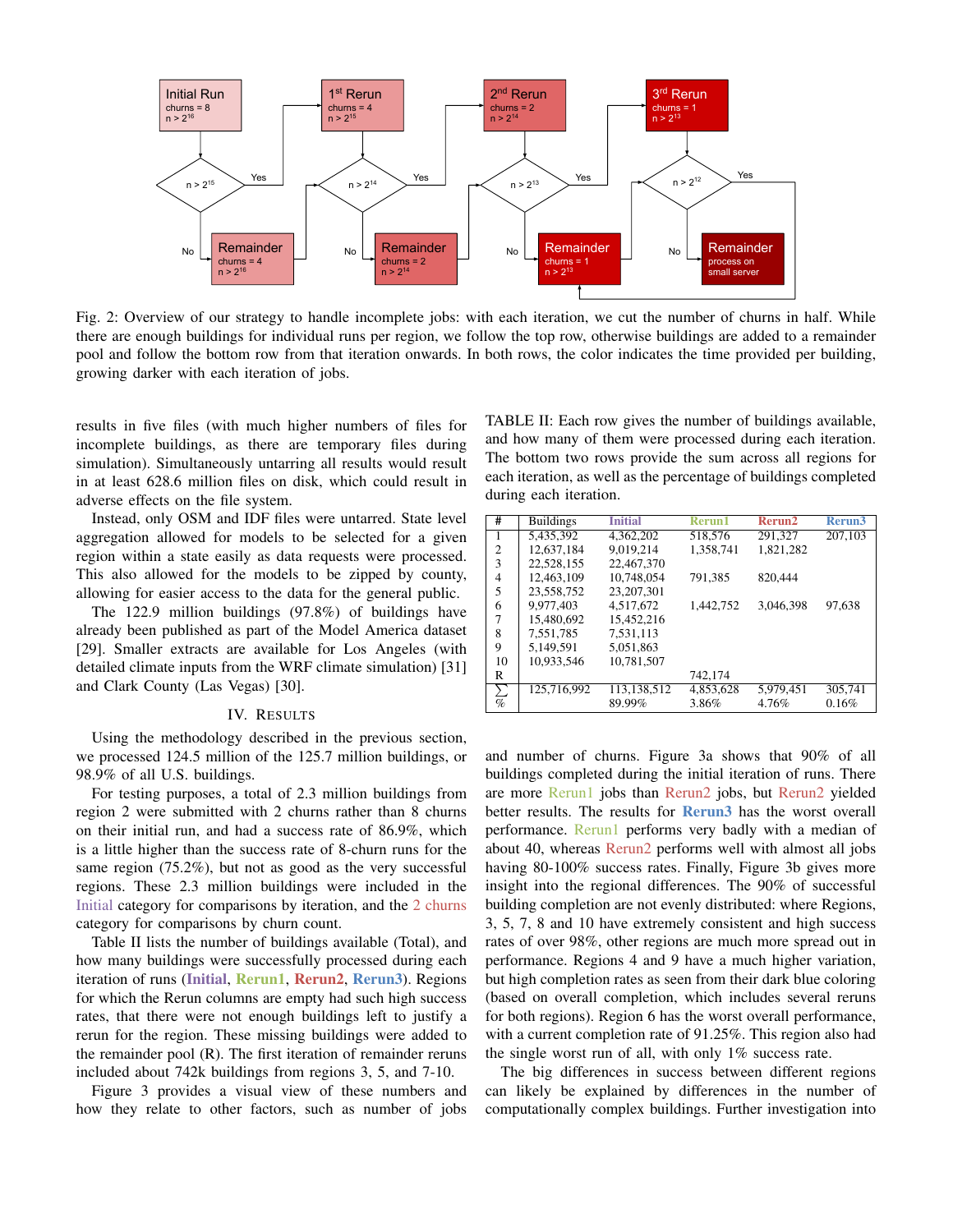

Fig. 3: Box plots comparing the percentage of jobs completed by iteration (3a) and by region (3b). Colors are kept consistent with Table II: 8 churns/Initial, 4 churns/Rerun1, 2 churns/Rerun2 and 1 churn/Rerun3. Figure 3b uses are a linear blue colormap, with darker hues indicating higher overall completion for a region throughout all iterations (values ranging from 90.2%-99.8%).

this will be an interesting topic for future studies. Based on the bad performance of  $Rerun1$  (4 churns), it is plausible that the majority of buildings are either very simple (compute successfully in the Initial, 8-churn iteration), or they are very complex and require more than half an hour to compute. This could explain the relative success of Rerun 2 (2 churns) which provides an hour of time per building.

Finally, we would like to acknowledge that none of this work would have been possible without access to the Theta supercomputer. In order to generate 124.5 million building models and simulate their energy use, we have used over 10 days of walltime on Theta. 72% of the jobs used more than 50% of its nodes, and 59% of them used 80% of its nodes. We have spent 752k node hours or 48 million core hours. It would take a 64-core server almost 86 years to perform the same task. An average 8-core desktop would have to spend 687 years on the same task.

## V. CONCLUSION AND FUTURE WORK

We have presented the AutoBEM workflow which processes large amounts of data to generate and simulate building models for almost all buildings in the continental United States. Our workflow has proven to be reliable and highly scalable. We have successfully demonstrated the use of this workflow at nation-scale for 124.4 million buildings. The building models have been published and shared with the building energy modeling community, and through this work, we have also collected detailed information on building processing times, which can be used in future work.

We have set up and tested a preliminary workflow to load balance jobs for buildings with known processing times. We expect that this load balancing module will be a great asset for planned building simulations which will explore which types of building retrofitting (e.g. new HVAC unit, upgraded windows, etc.) have the highest potential to reduce energy consumption and emissions. This can inform policies and building codes, and hopefully reduce the overall U.S. energy use and carbon footprint. Furthermore, while a couple of factors contributing to long building processing times are known, a reliable prediction of processing times based on input parameters has not been possible. Finally, it would be interesting to compare the simulated data to measured energy use in areas in which such data is available.

# ACKNOWLEDGMENTS

This work was funded in part by field work proposal CEBT105 under US Department of Energy Building Technology Office Activity Number BT0305000, the Office of Electricity Activity Number TE1103000.

The authors would furthermore like to thank the ALCF for supporting this work with compute time on the Theta supercomputer as part of the AutoBEM ALCC allocation. This research used resources of the ALCF, which is a DOE Office of Science User Facility supported under Contract DE-AC02-06CH11357. Finally, the authors would like to thank Amir Roth and Madeline Salzman for their support and review of this project, and Jibonananda Sanyal for AutoSIM contributions for scalable simulation.

### **REFERENCES**

- [1] International Energy Agency. Energy efficiency indicators: Overview, dec 2018.
- [2] Awais Ahmad, Anand Paul, Sadia Din, M Mazhar Rathore, Gyu Sang Choi, and Gwanggil Jeon. Multilevel data processing using parallel algorithms for analyzing big data in high-performance computing. *International Journal of Parallel Programming*, 46(3):508–527, 2018.
- [3] Melissa R Allen, Steven J Fernandez, Joshua S Fu, and Mohammed M Olama. Impacts of climate change on sub-regional electricity demand and distribution in the southern united states. *Nature Energy*, 1(8):1–9, 2016.